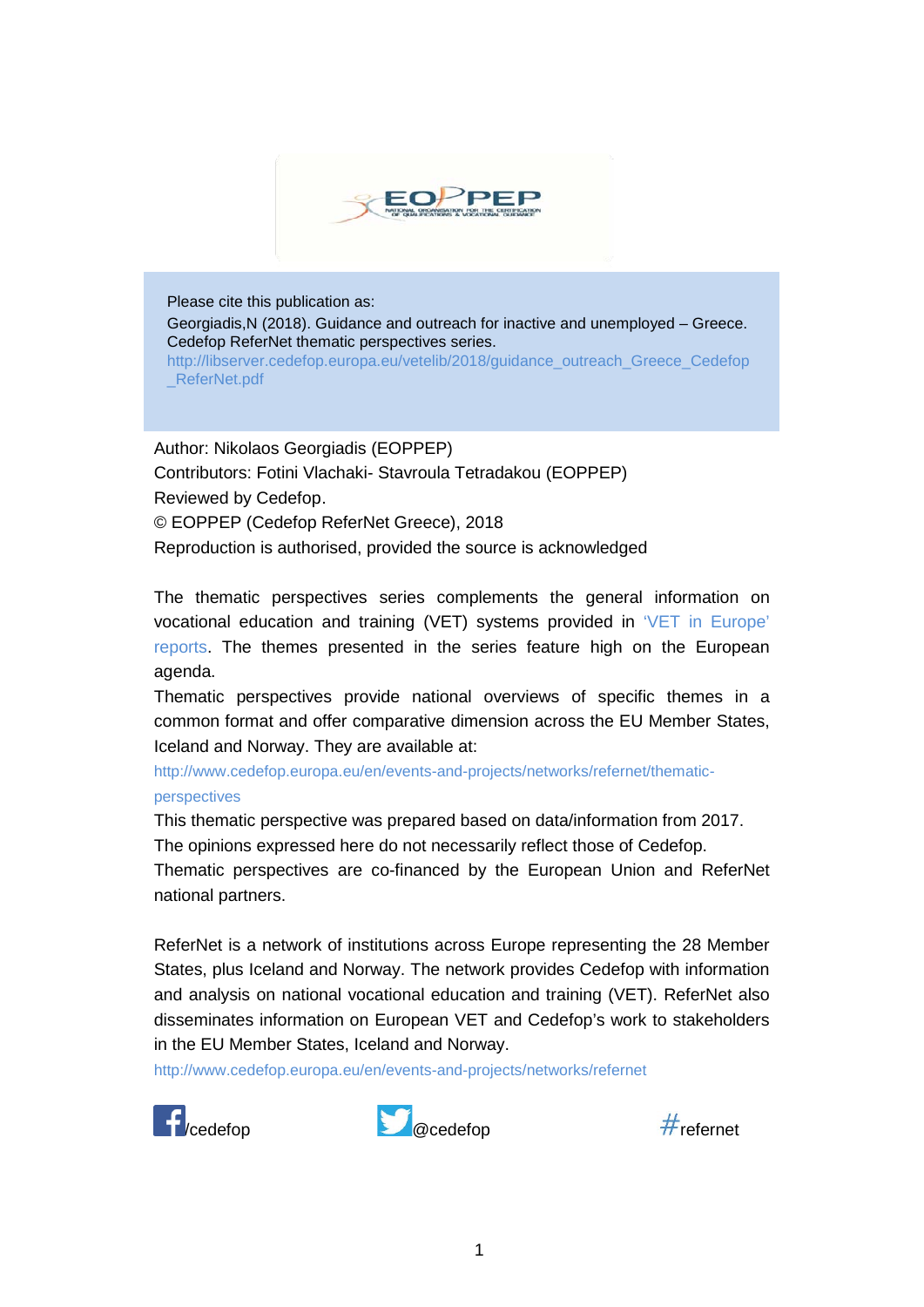#### **Guidance and outreach for inactive and unemployed**

Many countries across the European Union (EU) have high levels of unemployment and of inactive adults. These phenomena are frequently associated with low levels of qualification and insufficient basic skills. They may also reflect lack of adjustment between skills demanded in the labour market and skills developed in formal education and training. In both cases up-skilling and reskilling solutions could be explored to increase the employability of adults.

The national reports developed by ReferNet partners reflect efforts done by Member States to reach vulnerable groups affected by unemployment and inactivity and help them reengage in learning and employment. The reports refer, in particular, to measures which may include young adults not in employment, education or training (NEET) and adults undergoing long term unemployment (LTU), given their persistence in many countries and the high challenges these groups face.

The policy strategies and initiatives in focus shed light over ways to support the most vulnerable to find learning and qualifying solutions. Career guidance and counselling support to people with decaying skills, low levels of motivation and insufficient basic skills are addressed. Its instrumental role in providing information, identifying skills needs, clarifying career options and developing positive attitudes towards learning is made clear.

Whenever possible, outreach measures were described, addressing the ones who fall out of the scope of standard policies to support registered unemployed or recent education drop-outs. Many reports entertain an important discussion on the entitlement to social protection and its effectiveness in addressing the challenges of all demographic groups.

Lastly, Cedefop trusts that these reports will provide an important characterisation of current opportunities and challenges across the EU in establishing appropriate upskilling pathways for adults. Current European policy initiatives urge MS to integrate skills assessment measures with flexible learning and validation solution, where guidance services and outreach will necessarily play a key role.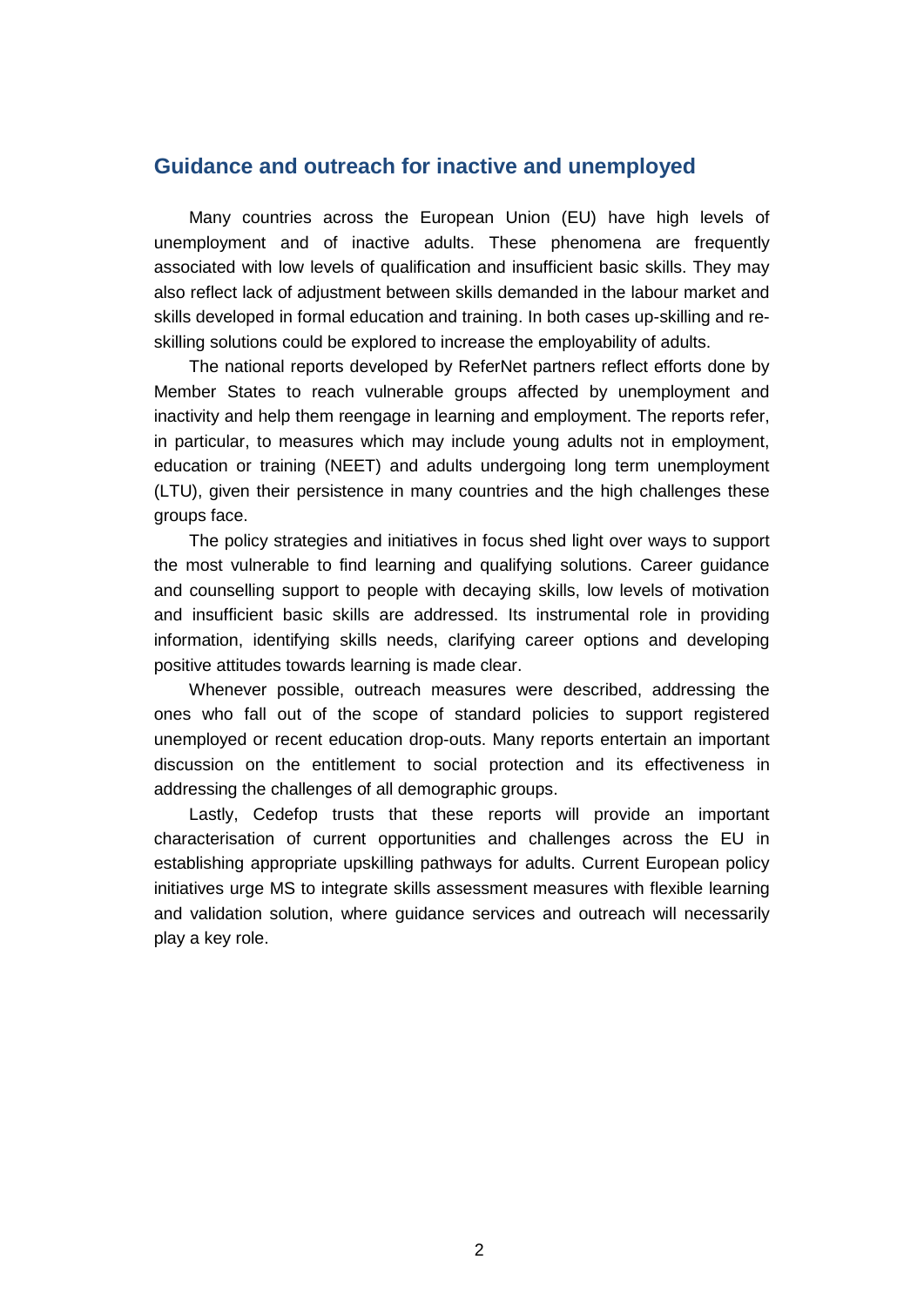# <span id="page-2-0"></span>Table of contents

|            |                                                                 | CHAPTER 1. NEETs and long term unemployed: general remarks4 |  |  |  |
|------------|-----------------------------------------------------------------|-------------------------------------------------------------|--|--|--|
| CHAPTER 2. |                                                                 |                                                             |  |  |  |
|            | 2.1. Promotion of human resources development (HRD) policies to |                                                             |  |  |  |
|            | 2.2. Upgrade and expansion of vocational education and training |                                                             |  |  |  |
|            | 2.3. Reengineering of the Public Employment Services (OAED) 8   |                                                             |  |  |  |
|            |                                                                 |                                                             |  |  |  |
|            |                                                                 |                                                             |  |  |  |
|            |                                                                 | 3.1. Career guidance and counselling for NEET promoted by   |  |  |  |
|            |                                                                 |                                                             |  |  |  |
|            |                                                                 |                                                             |  |  |  |
|            |                                                                 |                                                             |  |  |  |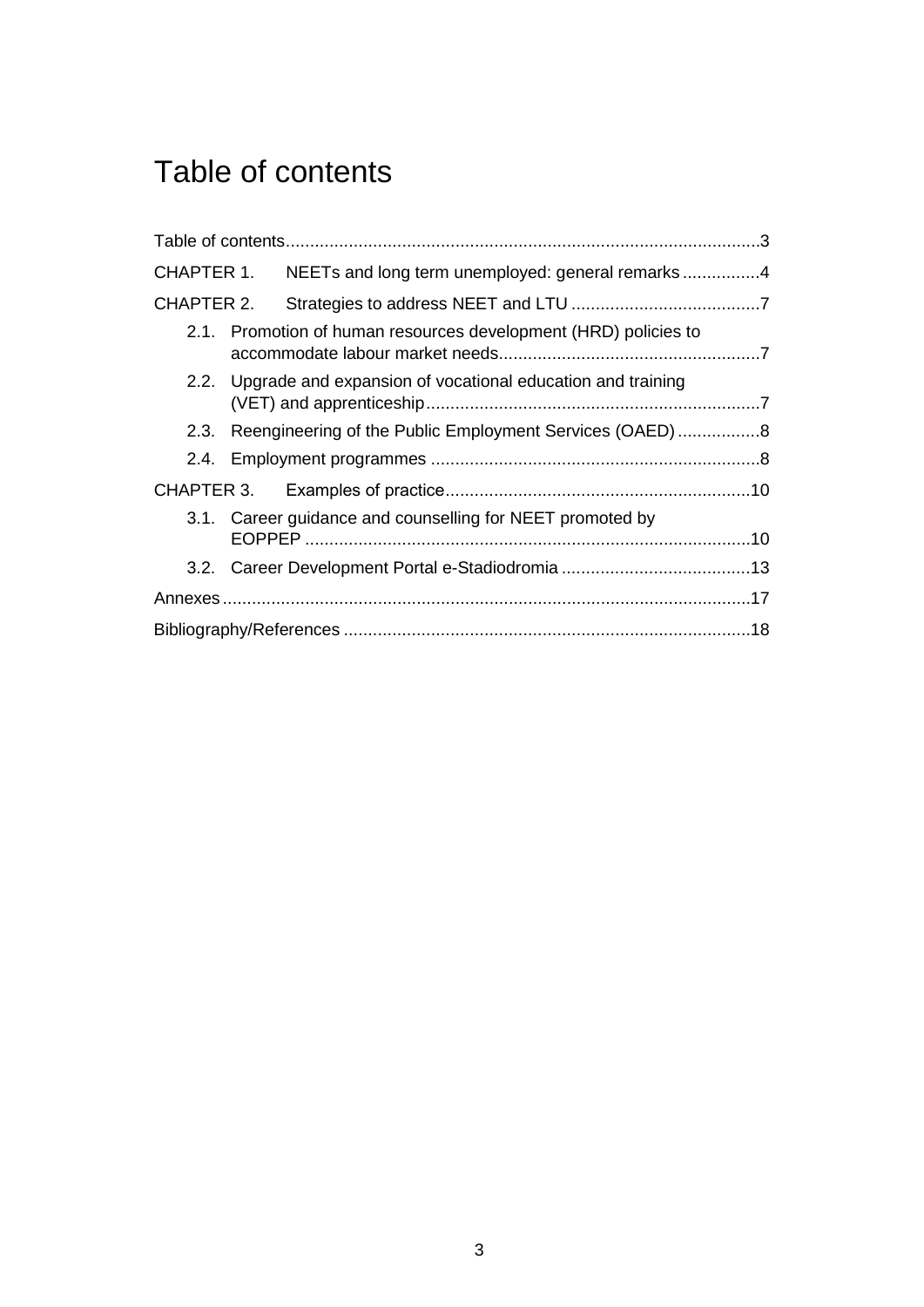## <span id="page-3-0"></span>CHAPTER 1. NEETs and long term unemployed: general remarks

Most of strategies for lifelong learning, employment, social inclusion and lifelong guidance are focused to developing specific support measures and counseling for young people who are in a weaker position in the labor market compared to other age groups and as a result of the recession, they are the first to lose their jobs. In particular, young people with little or no working experience, are more vulnerable when they enter the labor market and due to the limited job vacancies are at risk to remain excluded from the labor market for years

So NEETs, Young people aged 15-29 (not in education, training, employment), which are not in employment, education or training, are at higher risk to be socially and politically alienated. There is a debate at European level about the conditions and elements that differentiate young people NEET and youth unemployment in the traditional term. The concept of NEETs, and youth unemployment are related concepts, but there are significant differences between these two.

Instead, the definition of NEET records all the young people who are not in employment, education or training. According to the study by Eurofound (2012), as NEET considered those young people who are in economic and educational inactivity for a period of not less than six months, with the majority, however, the cases indicate that it is in this state for long enough more than six months.

Young people most at risk included in the NEET group - and therefore find themselves in employment, education or training; as noted in the same research:

- (a) those with low education level (these young people are three times more likely than others
- (b) those who come from families of second and third generation immigrants Children of emigrants (at a rate of 70%)
- (c) those who are sick or have some kind of disability are 40% more likely to become NEET
- (d) those living in remote areas without easy access to goods and services
- (e) the young families with economic problems and unemployment problems and also those with family problems.

NEET's in Greece, due to the protective role of family seem to be hidden. They consist a new and in some terms unknown category of social vulnerability groups. In addition, the fact that obligatory education stops at the age of 15 even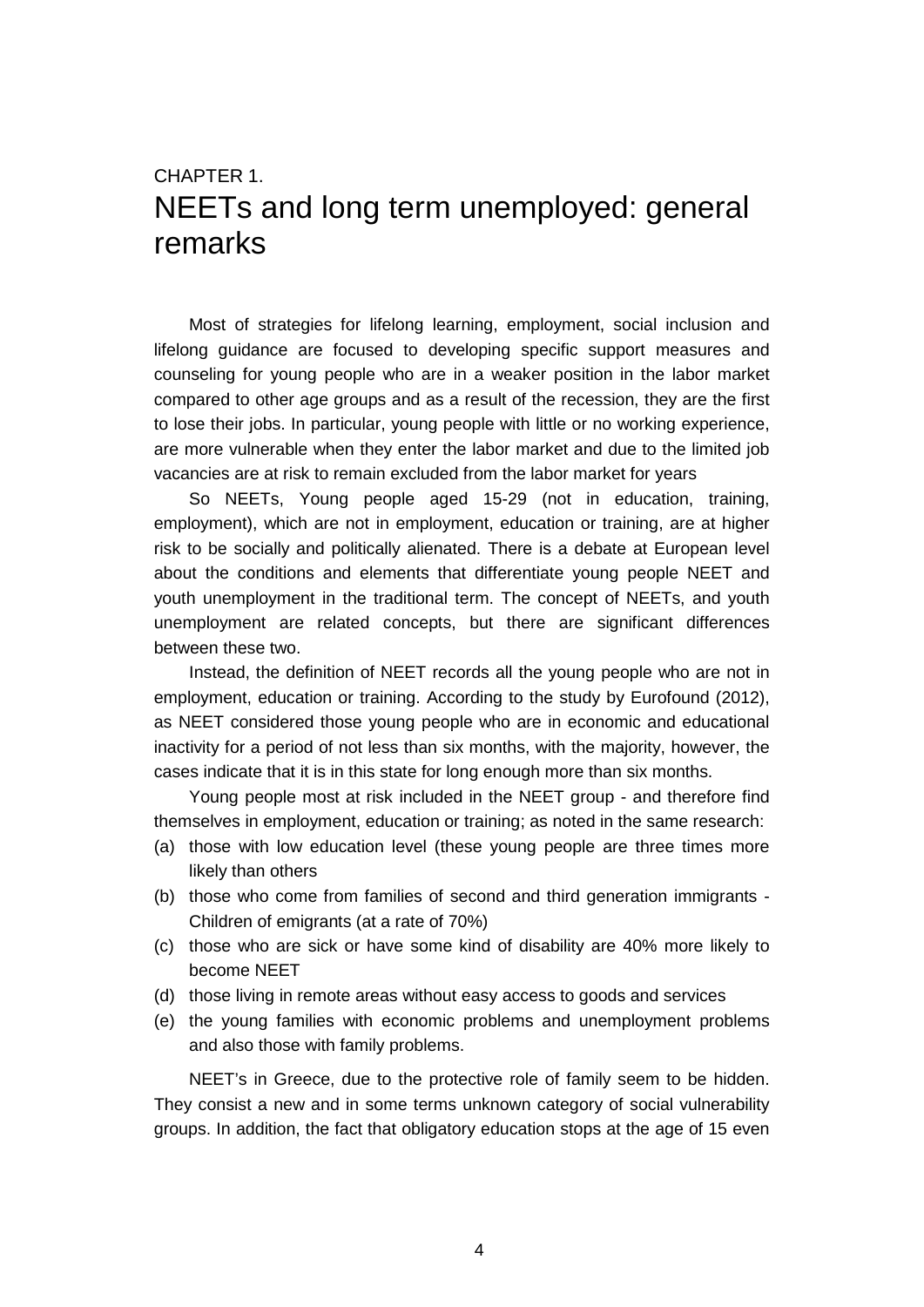today, does not encourage the formal educational system and the local authorities to develop a consistent plan to deal with this problem.

Based on Eurofound research (<sup>[1](#page-4-0)</sup>) Greece is one of the countries with highest percentages of NEET's. In 2012 the share of NEETs in the 15-24 years age cohort was 17,4% rising to 23,2%, when considering young adult up to 29 years old. In terms of their psychological profile very few international surveys exist but there's a growing worry that they are susceptible to emotional disturbances, drug abuse and behavioral problems in comparison to individuals of the same age who work or are in education/training. The first national survey dedicated to NEET's  $(^2)$  $(^2)$  $(^2)$  observed large shares of individuals declaring high levels of anxiety (54,6%) and desperation(31,7%). The main results of the survey can be summarized as follows:

- (a) There are very similar numbers men and women, indicating that gender doesn't significantly influence or defines the probability that an individual becomes a NEET;
- (b) The vast majority of NETT in Greece belong to the age group of 20-24 years old;
- (c) The majority holds an upper secondary degree or a University title. A very small percentage are early school leavers or have only finished compulsory education. This suggests that early school leaving is not the only decisive factor for a person to become a NEET, but one has to take into account that usually people belonging to minority groups (e,g Roma) are more likely to leave school early;
- (d) Most NEET haven't attended any training program and those who have claim that it hasn't improved their status;
- (e) Most of them feel pessimistic and disappointed by the opportunities offered by the Greek educational system and don't think highly of it;
- (f) Their basic desire is to find a job as they are unemployed. The economic crisis combined with the fact that they don't have any type of insurance, increases their insecurity underlining the weaknesses of the Greek welfare system.

Greece belongs to the category of MS with the highest percentages of NEET's like Italy, Romania, Bulgaria, Hungary, Poland etc. Though Greek NEET's are also inactive, the structural characteristics from the countries

 $\overline{a}$ 

<span id="page-4-0"></span><sup>(</sup> 1 ) Eurofound(2012) "NEETs.Young people not in employment,education or training: characteristics,costs and policy response in Europe".

<span id="page-4-1"></span> $(2)$  Papadakis., N. (ed) (2013) Barometer of Absentees, Editions Sideris, Athens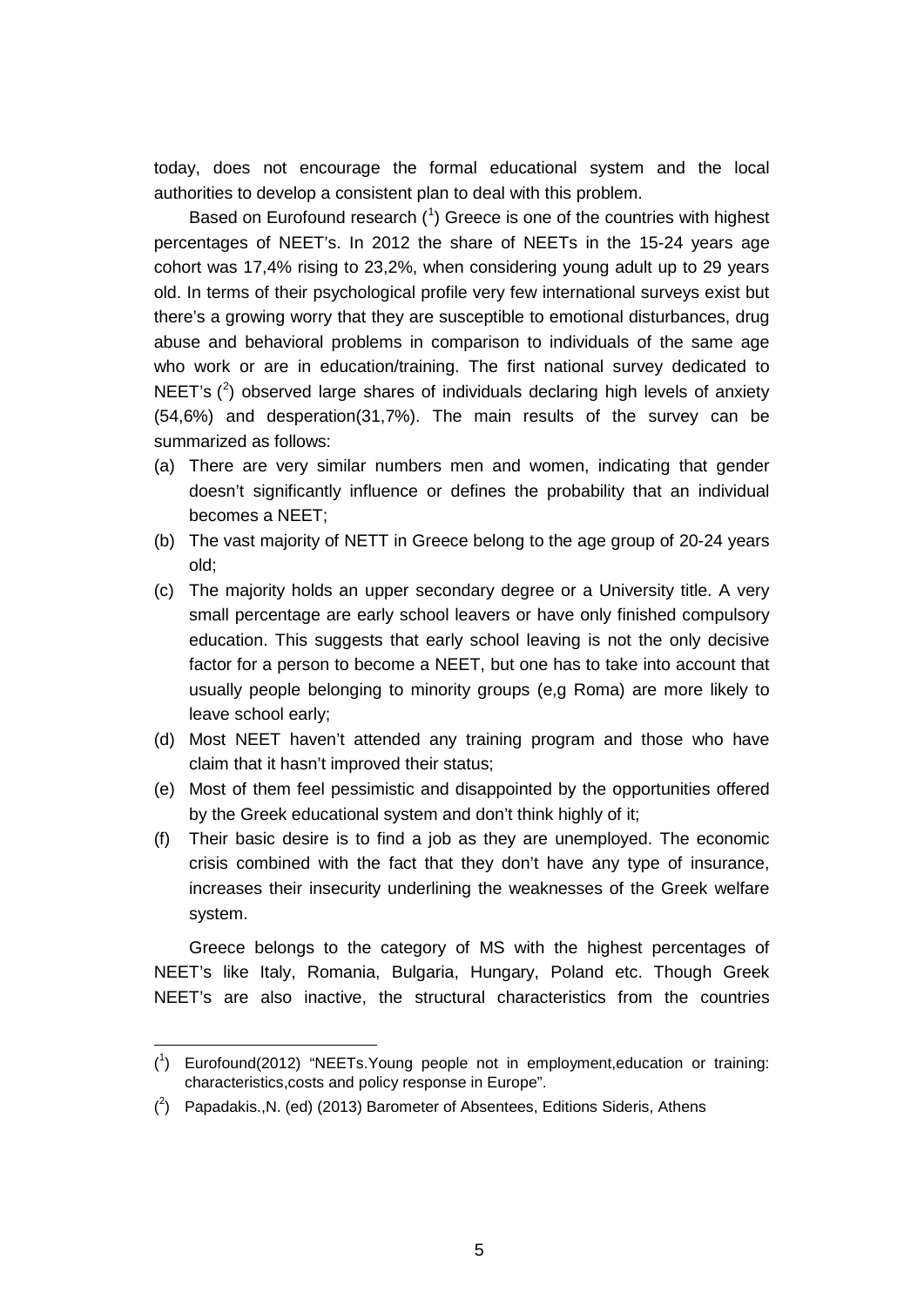mentioned above are different, thus they tend to have a university degree (at least the majority of them) of them have a university degree and very high disappointment working rates. As a result it could be further concluded that there are persisting systemic problems having to do with school to work transitions and this systemic failure leads to their voluntary disengagement and their voluntary classification to the NEETs category.

The unemployment rate and the long term unemployment rates in Greece remain at very high levels, the highest in the EU-28. Long term unemployed is defined as a person actively seeking employment for more than 12 months and not receiving any unemployment benefits. They have to remain registered to OAED's "unemployed register" in order to still be considered as unemployed.

Long-term unemployment (as youth unemployment) is persistently high, by historical standards. Long-term unemployed account for over 70% of total unemployed (70.3% in1st quarter 2016)

72.8% of total unemployed people are long-term unemployed reflecting the structural nature of unemployment and the socio-economic impact of the crisis and the adjustment programme.

The economically active population (labour force), which reflects the size of available resources of the Greek economy as a factor of production, registered a marginal decline 0.3% in the first nine months of 2015 against the corresponding period of 2014. The observed 4% decline in the labour force in the 2008-2015 period (although much less in magnitude than the employment drop in the respective period) can be attributed to factors like migration, the phenomenon of discouragement in job search and demographic developments. The activity rate (15-64) registered a marginal increase in the first nine months of 2015 as compared to the first nine months of 2014 (67.7% vs. 67.5%) due to an increase in the activity rate of women.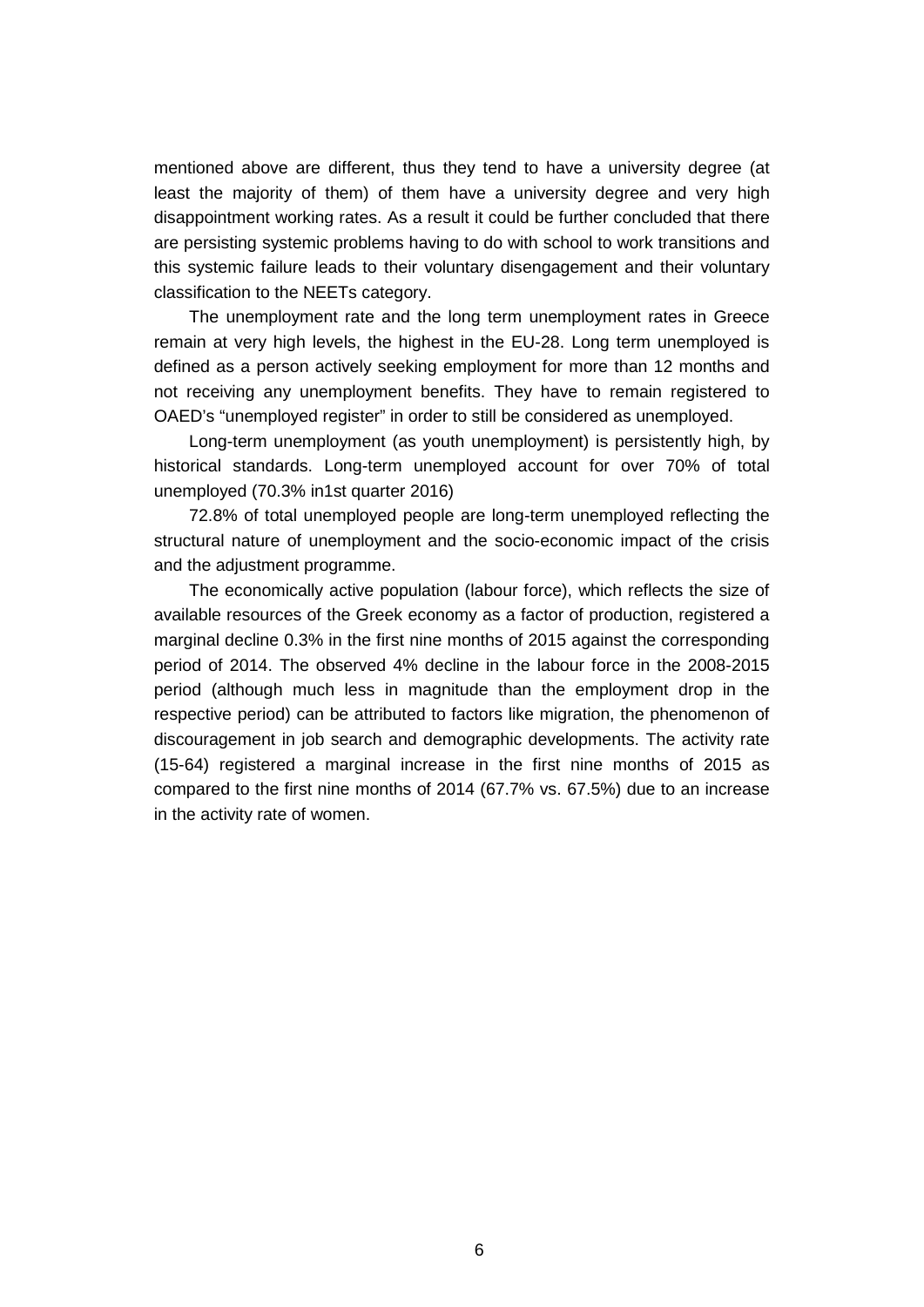## <span id="page-6-0"></span>CHAPTER 2. Strategies to address NEET and LTU

### <span id="page-6-1"></span>2.1. Promotion of human resources development (HRD) policies to accommodate labour market needs

Greece established in 2016 a mechanism for the identification and forecasting of skills needs in the labour market. The new legislation defines the governance of the system and establishes a network of bodies with distinctive roles and responsibilities, which are involved in the inputs and outputs of the system. It also provides for the establishment of a Coordination Committee composed by members of the central government, social partners and other stakeholders for the monitoring and coordination of the process. The committee is scientifically supported by the National Institute for Labour and Human Resources (EIEAD) which analyses primary and secondary data with a view to determine labour market needs in skills and occupations at sectoral, national and local level and for the issue of the annual report. The annual report, given by the Minister of Labour on the National Employment Committee, is taken into account when designing the human resources development policies.

### <span id="page-6-2"></span>2.2. Upgrade and expansion of vocational education and training (VET) and apprenticeship

The National Strategic Framework on VET and Apprenticeship, which was submitted to the European Commission in February 2016, is being further specialized regarding the design and the implementation of the reforms in Continuing Vocational Education and Training (CVET) and Apprenticeship.

The CVET reform includes establishing an institutional framework on Lifelong learning Centres level 1 and 2 (licensing, accreditation, trainers), as well as shaping the educational context (define of learning content).

The reform in the Apprenticeship system includes upgrading and expansion of the institution, pursuant to the provisions of Law 4336/2015. These are being achieved through the following axes: quality assurance, ensuring a sufficient number of apprenticeship places, ensuring active involvement of social partners and all VET/Apprenticeship actors, incentives for enterprises and communication activities.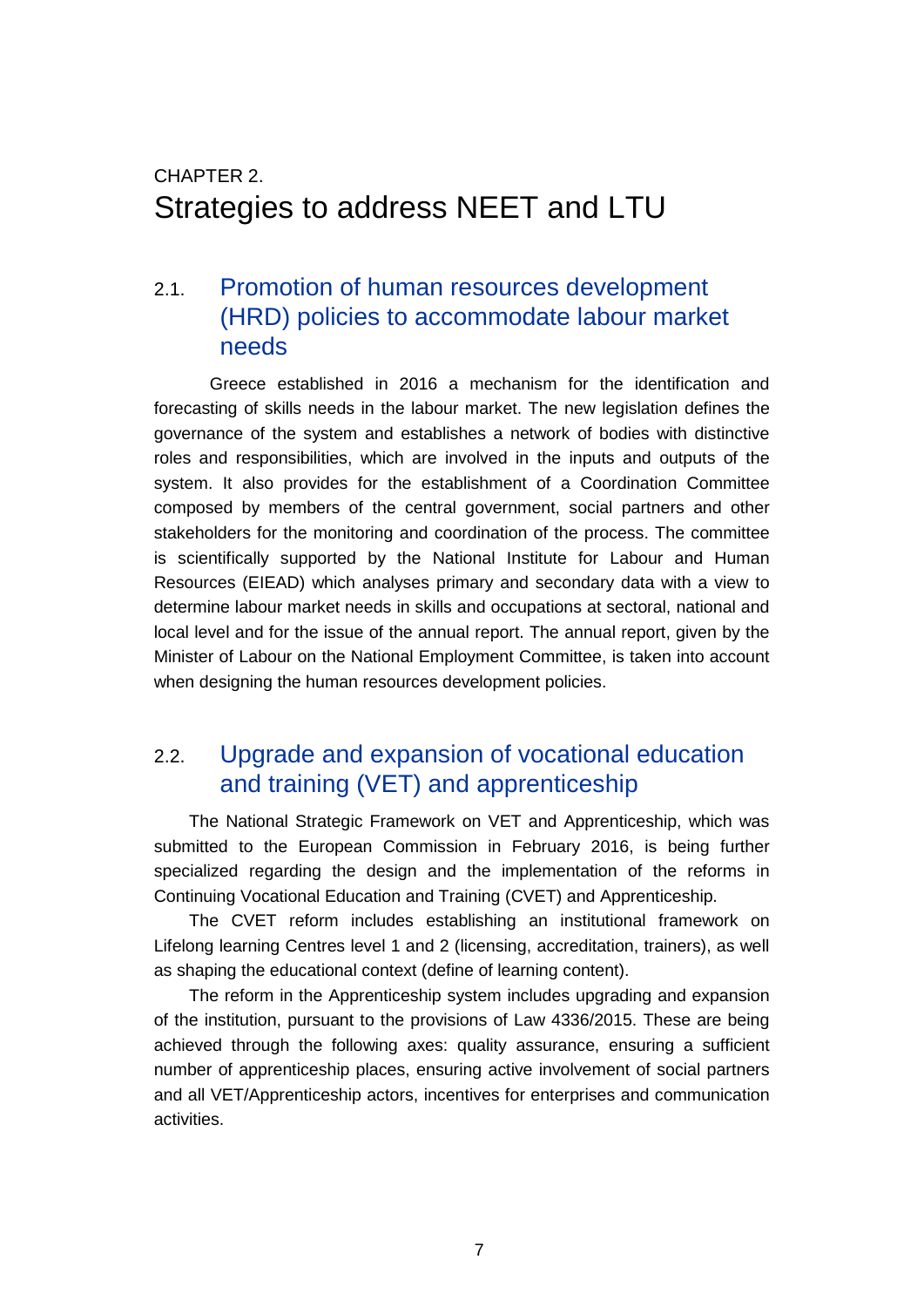Pilot partnerships between regional authorities and employers are planned to be developed in 2016 under the pilot implementation of the "Apprenticeship class" in selected regions of the country and specialties addressed to vocational high schools graduates of past years.

### <span id="page-7-0"></span>2.3. Reengineering of the Public Employment Services (OAED)

In order to increase the effectiveness and efficiency of OAED three streams of actions have been streamlined for 2016:

(a) the re-organisation of business model and new management tools,

(b) the implementation of the new service model and,

(c) the staff retraining, performance and capacity upgrade.

The new service and policy delivery model, will include more and better services to jobseekers and employers, support to new groups of beneficiaries, customer prioritization and service segmentation, effective and cost-efficient ALMP, digitalization and diversification of service-delivery channels.

OAED will also play a crucial role in anti-poverty and social integration policies by assisting the labour market reintegration of the jobless adult members of the households entitled to the GMI (guaranteed minimum income).

#### <span id="page-7-1"></span>2.4. Employment programmes

 $\overline{a}$ 

The Ministry of Labour develops measures to actively support as many unemployed people as possible to achieve reintegration in the labour market.

Employment programs in 2015 contributed to:

- (a) Address dynamic sectors of the Greek economy, helping enterprises to provide guaranteed employment,
- (b) Provide targeted training and counselling to unemployed or entrepreneurs, as needed and when needed,
- (c) the certification of knowledge acquired and skills upgrading,
- (d) interventions in specific areas of regions with high unemployment.

In 2015 three Public Calls were issued under the Act "Promoting employment through public aid  $(^3)$  $(^3)$  $(^3)$  programmes" for more than 50,000 full-time

<span id="page-7-2"></span> $(3)$  We use the term public aid as an equivalent of community labour (shouldn't be connected in anyway to community service).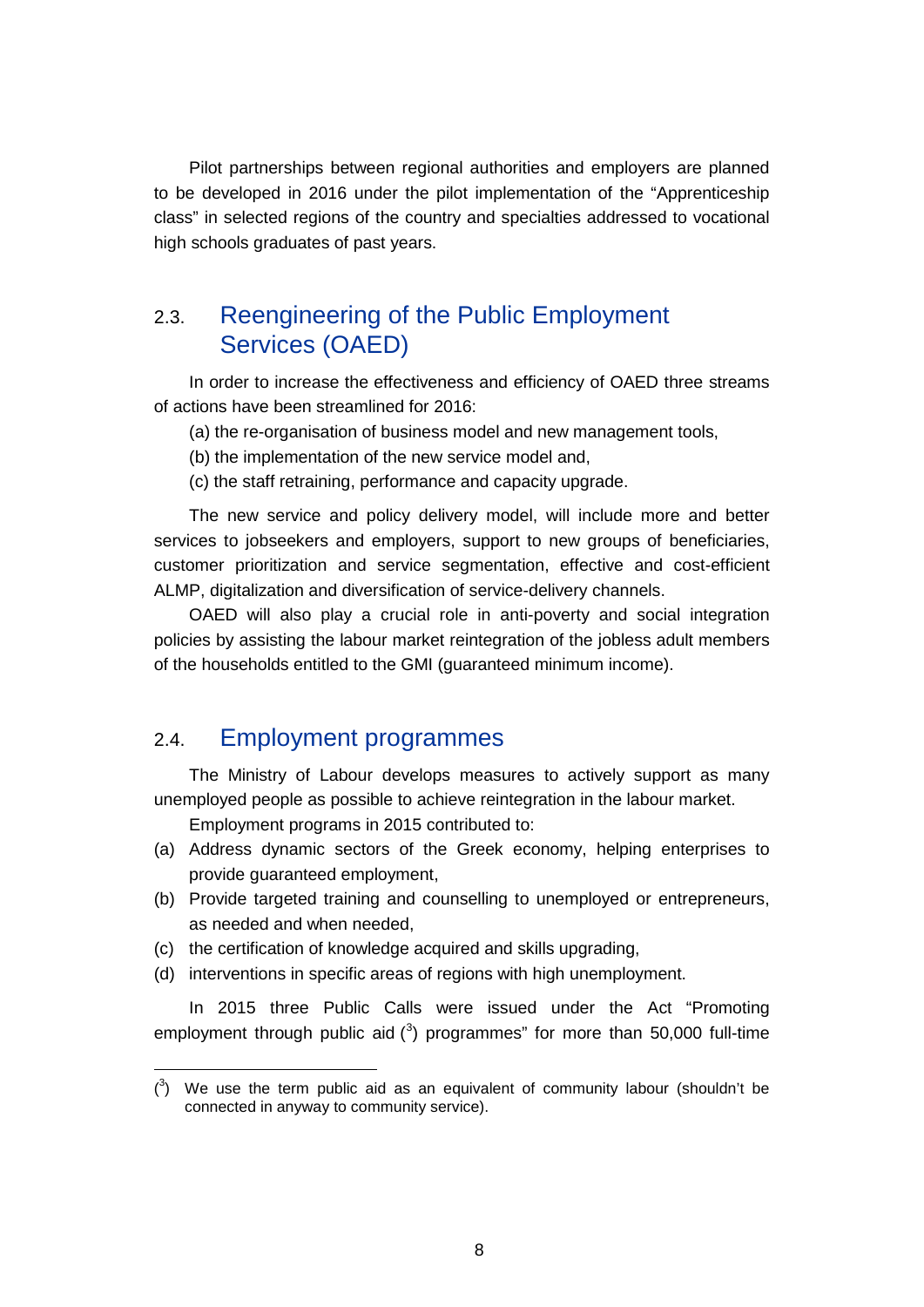jobs. In the last two Public Calls, disabled and parents of dependent children with disabilities were prioritized in the selection procedures. In the last Public Call disabled persons were included in the beneficiaries.

The recent Law 4368/2016 (article 1) provides for improvements on the implementation of public work schemes, with regard to the labour rights of the participants and the connection with the Guaranteed Minimum Income (GMI) recipients.

In 2016 the public aid programmes entered a new phase, focusing on the unemployed. The new public aid programs /reintegration into the labour market programmes combine jobs placement with skills upgrading of the unemployed to enable their sustainable integration in the labour market. Unemployed persons who will participate in the programme offer their services to specific, discrete and measurable projects and do not replace jobs which meet permanent needs of the municipalities.

The new public aid programmes will be first piloted in 17 municipalities of the country "high and long-term unemployment pockets (6,000 beneficiaries). On a second stage it will be enlarged to other 32 municipalities (12,000 beneficiaries), aiming at being gradually extended to all Greek municipalities. The duration of the new public aid programmes is 8 months. In addition, 5,000 unemployed integrated in of public aid programmes will be employed in jobs related to first reception services, asylum and management of refugee flows services.

Furthermore, the following programmes are being implemented:

Pre-retirement subsidy scheme financed through the Account for Employment and Vocational training (LAEK) is implemented. The scheme is addressed to 15,000 particularly disadvantaged long-term unemployed, aged over 50.

A training voucher programme for unemployed aged 29-64 in 8 cutting-edge sectors of the economy and in 44 specialties with 26,000 beneficiaries.

10,000 new jobs programme in the private sector for unemployed and special groups of unemployed.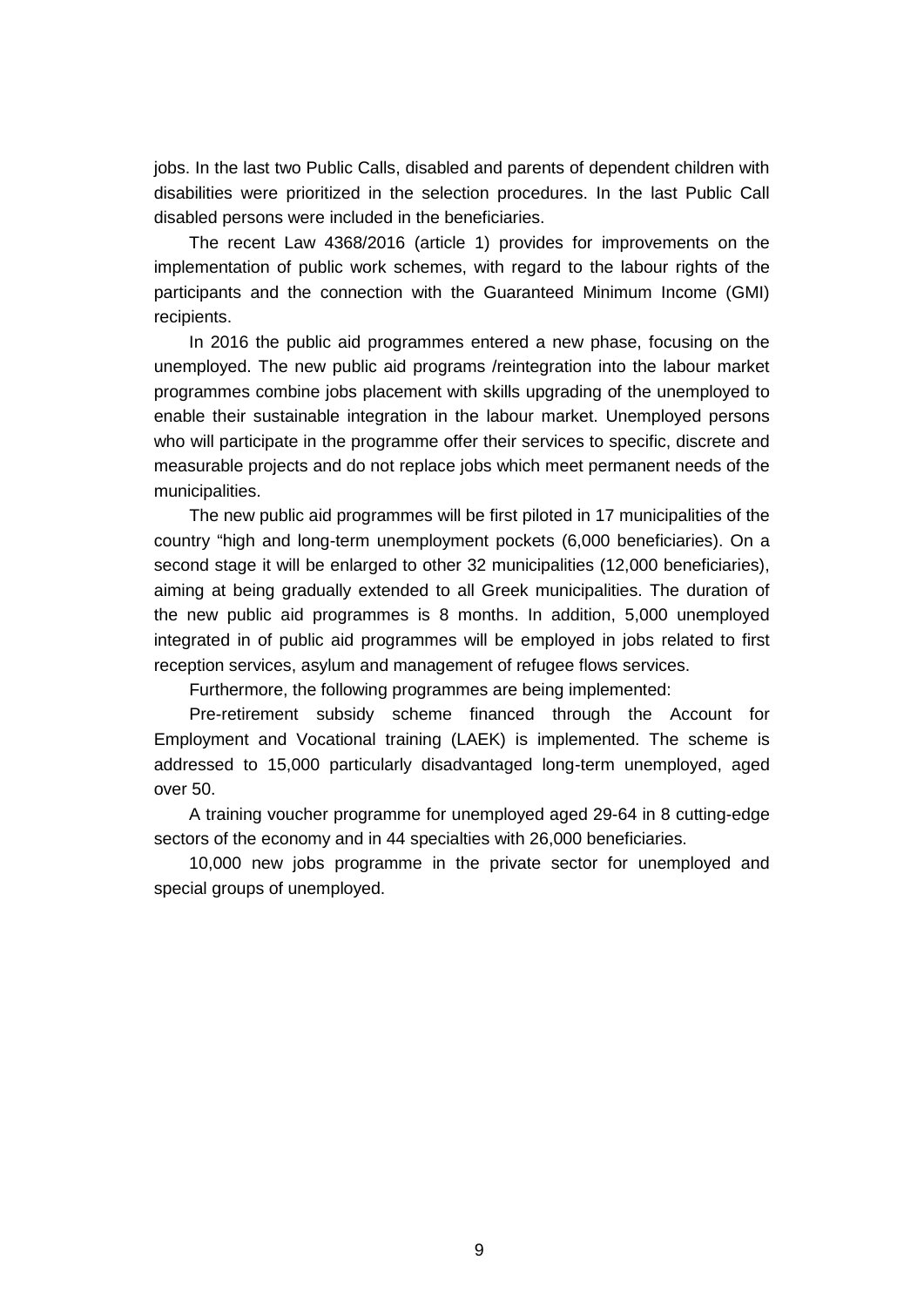## <span id="page-9-0"></span>CHAPTER 3. Εxamples of practice

### <span id="page-9-1"></span>3.1. Career guidance and counselling for NEET promoted by EOPPEP

EOPPEP (National Organisation for the Certification of Qualifications and Vocational Guidance) within its role as national Euroguidance centre is developing actions, relating to exchange of quality information between EU countries on issues relating to Counseling and Guidance, to promote the European dimension in counseling and vocational guidance and introduction to the national Counselling and Career Guidance systems issues relating to international mobility and international developments and prospects in vocational guidance. ".In the current severe economic crisis radically changed European labor markets with strongly rising unemployment, especially of young people, immigrants with low skills, less stability and safety for workers and out of control budget deficit, there is a need for concerted action to tackle "the risk of a lost generation."

EOPPEP - in cooperation with KANEP - GSEE Education Policy Development Centre developed targeted methodology and scientific support materials Consultative career and then held two seminars at national level in Athens (10,11,12 October 2016) and Thessaloniki (24,25,26 November 2016), with over 400 participants, aiming to strengthen career guidance staff to be able to implement effective guidance interventions, according to the needs of "NEETs", with aiming to tackle social exclusion, dropouts etc.

The action made use of the analytical data for NEETs in Europe and Greece, according to the findings of a recent nationwide survey (the first nationwide survey in Europe) on "Barometer absentee" implemented by the KANEP GSEE, the Human Rights Center Department of Political Science, University of Crete, the GPO and the ICS. Specific data concerning the psychological profile of these individuals are particularly important for the design and implementation of any counseling intervention, which is the subject of the seminar. This project had two parts:

- (a) Scientific and educational material for career / guidance counselors to raise their awareness for the issue of NEETs with literature review and mapping of best practices and intervention methods used in EU countries.
- (b) A 35 hours training program for career counselors / guidance entitled "Career Guidance for NEETs " based on the above supporting scientific -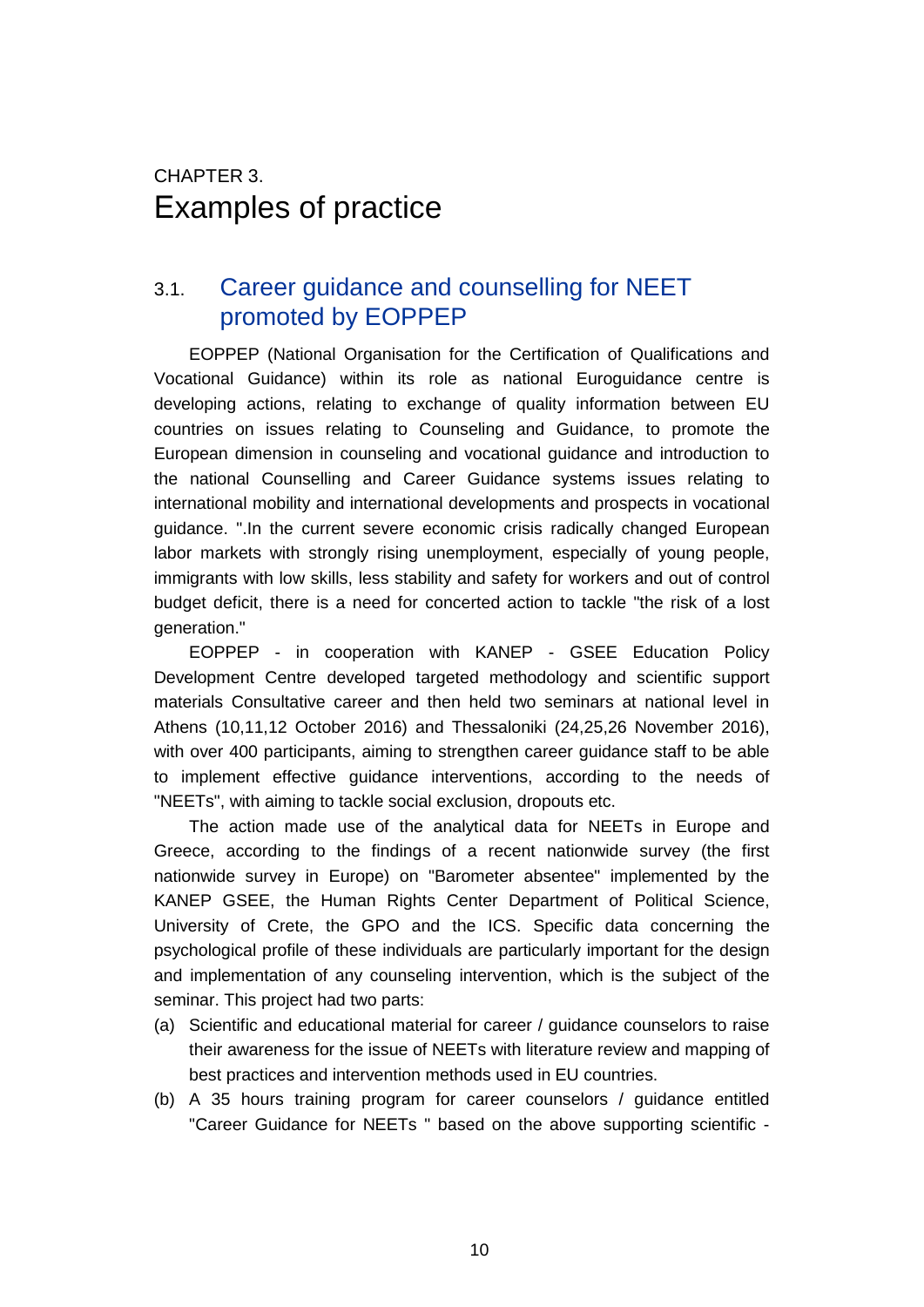educational material and the proposed theoretical counselling methodology. The supporting scientific - educational material has incorporated the most important elements of the literature aimed at conceptual clarification of the term NEET, and good international practices and a single intervention proposed advisory panel.

The purpose of this program is to develop the knowledge and the skills of Career Guidance professionals in the field of NEETs so they could:

- (a) know the basic conceptual framework of the phenomenon of NEETs under European and international literature
- (b) be aware of best practices and intervention methods used in different countries,
- (c) recognize the different needs of NEETs in making matters educational and occupational decisions and development of life and career management skills.
- (d) have at their disposal a proposed theoretical framework counselling intervention
- (e) exploit good practices and tools Career Guidance appropriate for NEETs.

The training program developed addresses the following issues:

- (a) Basic concepts and clarify definitions Current trends and developments European priorities
- (b) Special characteristics and needs of NEETs
- (c) Presentation of best practices and intervention methods used in different countries
- (d) Theories professional development proposed theoretical framework counselling intervention for NEETs
- (e) A Career Guidance Model for individual and group counselling
- (f) Role of Career Guidance to address the needs of NEETs
- (g) Tools and NEETs activation methods for the development of career management skills - Experiential activities, case studies.

In the theoretical training manual is presented the basic theoretical framework for the Counselling of NEETs, including conceptual depiction of the phenomenon under European and international literature, illustrating the best practices and innovative counselling intervention methods used in various countries and proposed theoretical framework counselling intervention. The study of material will help the counsellors to get an overview of the subject and to identify the specific characteristics and needs of the target group and the advisory intervention methodology.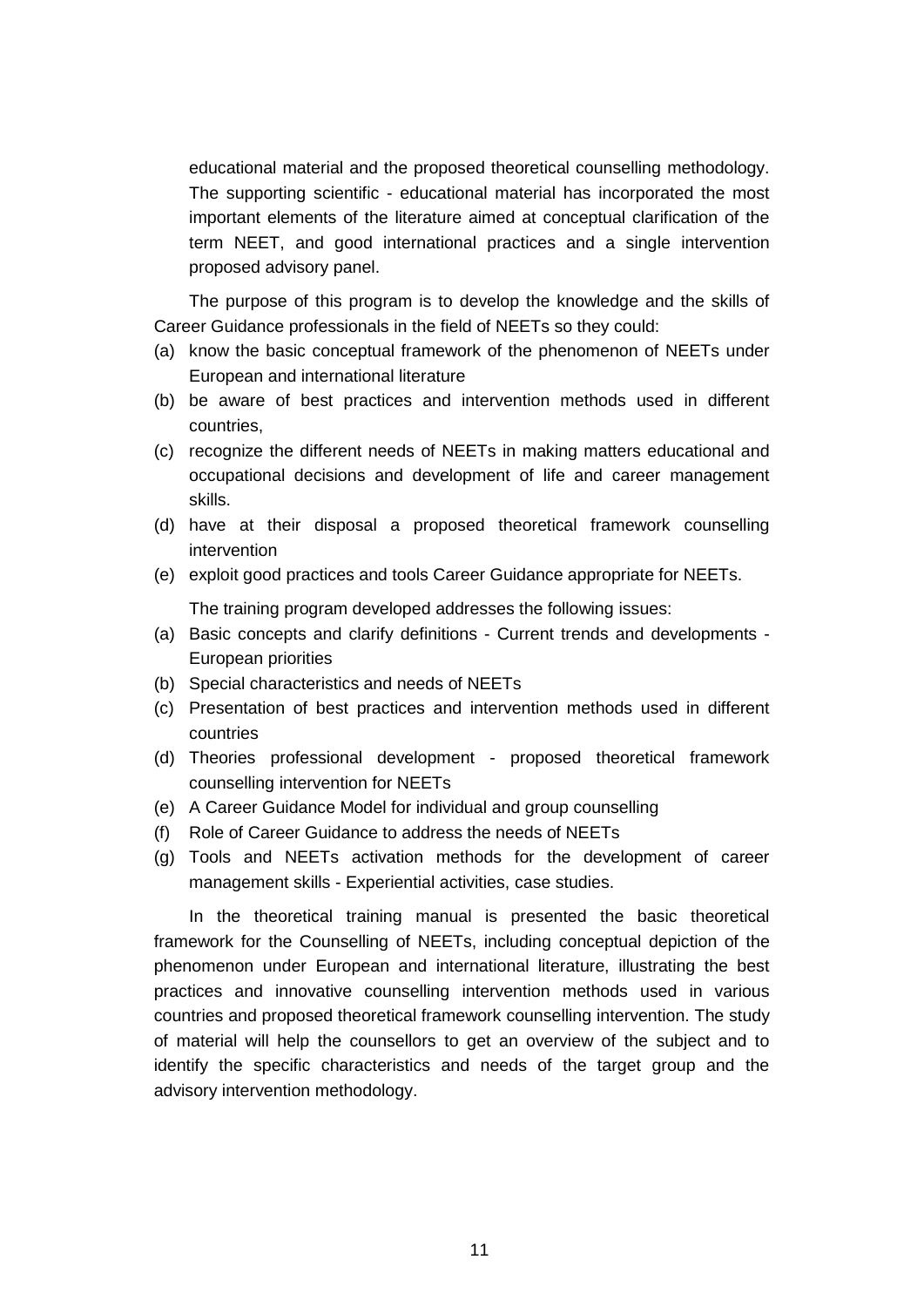Additionally, the Manual of the Experiential exercises, includes activities and exercises that Guidance Counsellors can use to raise awareness and activation of NEETs in the advisory process, either at individual or group level

The 35 hours training program total duration of program is structured as follows:

- (a) In person training lasting 25 teaching hours, during this weekend, an
- (b) Distance remote training lasting 10 teaching hours

In the context of distance education:

- (a) Additional scientific material is proposed for study in electronic form (links) for the participants to deepen more in some areas
- (b) Some case studies on which the students are invited to design the appropriate consultative approach to support activation and professional development of those NEET person

The training seminars were evaluated from the participants as follows:

- (a) Most participants (78%) said they were satisfied or very satisfied from the content of the seminar
- (b) They believe that it will contribute to their personal and professional development (78%)
- (c) The supporting material that was given to them was evaluated as very useful for the 70% of participants
- (d) Almost all participants (about 94%) evaluated positively, very good or excellent logistics
- (e) Approximately 99% of the trained said they would participate in future similar seminars

There are underway discussions for the continuation of the fruitful collaboration between KANEP and EOPPEP. EOPPEP is also engaged in discussions with the Ministries of Employment and Education in order to specify actions that would enhance the ability of Counselling and Guidance activities to deal with NEETs as part of individual sessions. It's worth noting however that continuity issues usually arise as changes in the political leadership of Ministries often coincide with the abandonment of previous plans. Another danger is the need for consistent and constant consultation and data exchange between Organisations (either Public or belonging to the Broader Public Sector- including regional authorities) where responsibilities and roles are clearly defined and the funding is also viable. Local authorities could play a major role in tracking NEET's and other competent institutions (like IEP) should also provide drop-out rates (so that the ages from 15-18 are covered).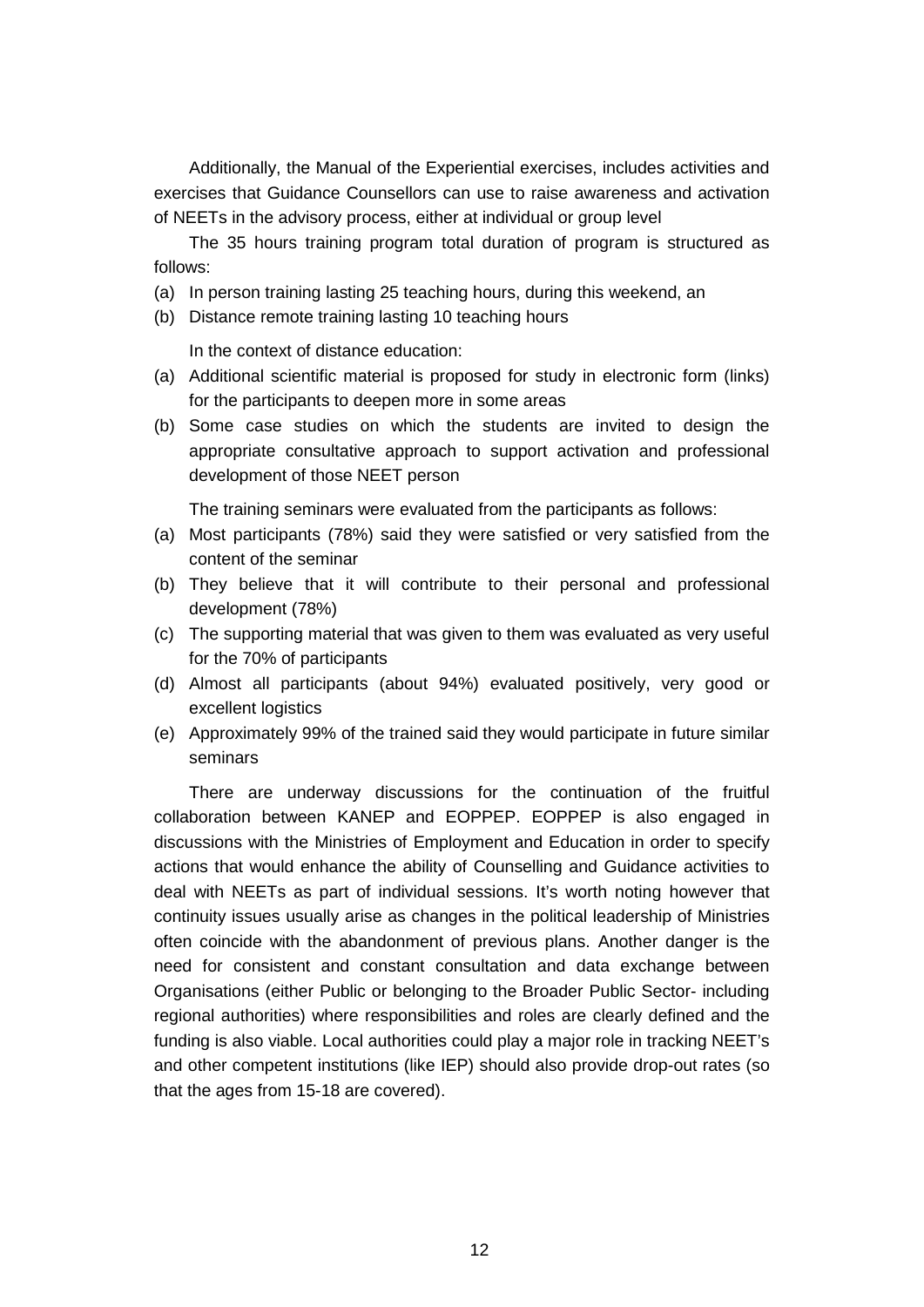## <span id="page-12-0"></span>3.2. Career Development Portal e-Stadiodromia

The Lifelong Career Development Portal http://e-stadiodromia.eoppep.gr/ has been developed within the activities of EOPPEP as the Euroguidance Centre of Greece, providing innovating career development services targeted to youngsters and adults of all ages but also to guidance practitioners. The portal has been constantly updated since the end of 2013, providing digitized career tests, Career & Mobility information Resources. A special part of the portal, which was completed recently, deals with Career Management Skills. The portal has already over 80,000 registered adults users. The added value is that it is preventive rather than therapeutic intervention, based on a nurturing culture of lifelong learning and lifelong skills development.

The portal is connected to the Greek PES services (OAED) and is universally accessible. In order improve its usage by unemployed, it is also used in guidance and counselling processes within the ESF training programs offered to the unemployed aged 29-64 organized by the Ministry of Labour, as well as to the portals hosted by the Ministry of Defense targeted to those serving in the military forces.

An E-portfolio is offered to end users, both young and adults in order to register and document their acquired skills. Reference studies and frameworks were used as the basis for the creation of the e-portfolio, including: the European Reference Framework on Key Competences for Lifelong Learning; OECD's "Program for the International Assessment of Adult Competencies (PIAAC); the International Labour Office's study " Enhancing youth employability: What? Why? and How? Guide to core work skills "(2013); CEDEFOP's survey "Piloting a European employer survey on skill needs" (2013).

The E-portfolio provides the opportunity to the end-users to present and document the skills that are related to participation in the labor market, employability (employability skills) and the management of personal and social life (life skills), such as:

- (a) Good Knowledge and use of the Greek Language,
- (b) Knowledge of foreign languages,
- (c) Numerical Ability,
- (d) Digital competence,
- (e) Ability for lifelong learning,
- (f) Flexibility / Adaptability,
- (g) Interpersonal and communication skills,
- (h) Problem solving,
- (i) Creativeness,
- (j) Working in groups,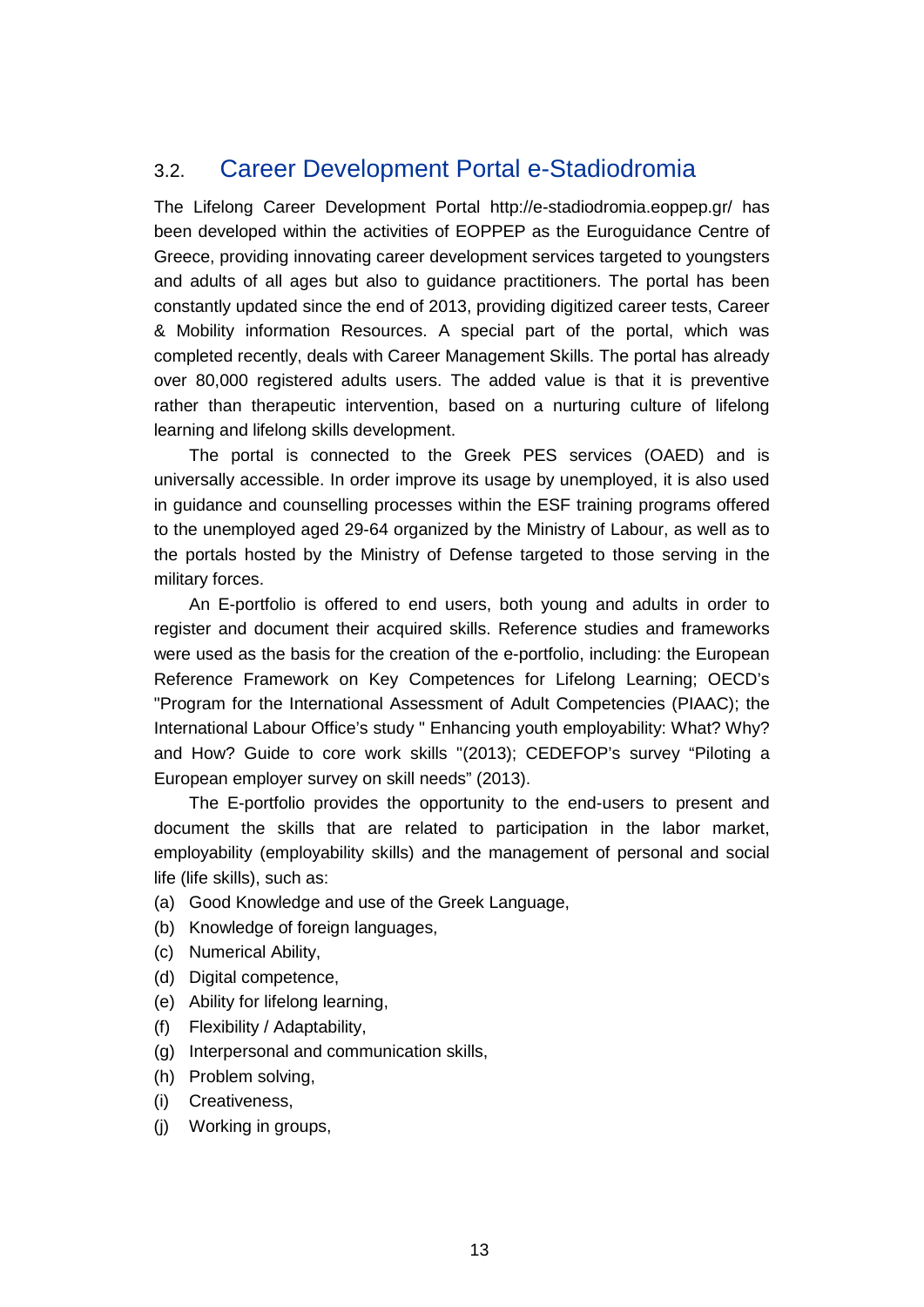(k) Initiative and entrepreneurship

 $\overline{a}$ 

(l) Professional skills (vocational skills), related to a particular profession

The digital tool allows completing the e-portfolio also in English language ( [4](#page-13-0) ).(For younger students and adolescents, a more simple E-portfolio development tool, based on the European Reference Framework on Key Competences for Lifelong Learning (Recommendation of the Council of the EU in 2006), is also offered.

In addition, the E-Stadiodromia offers a special section for Career Management Skills (CMS), including interactive CMS activities and CMS learning material. The exercises aim to be a valuable tool for practitioners and end users in understanding and accessing several aspects of career development.

The interactive exercises are an adaptation of exercises contained in the CMS training material for guidance practitioners and the end users, developed by EOPPEP in 2013, following the important outcomes of the ELGPN work. EOPPEP's CMS training material was based on the ELGPN definition, but also included a wider perspective derived from recent career theories. Skills of this kind help us in every age to collect, analyse, synthesise and organise information for oneself, education and occupations, and help us to take decisions to implement transitions and show flexibility and adaptability. These skills are considered important "qualifications" for the effective management of citizens' career. In brief, the skills analyzed in the EOPPEP CMS material and in the CMS exercises are the following:

- (a) Readiness to happenstance: identifying, creating and capitalizing on fortuitous situations, either positive or negative ones.
- (b) Creating alternative career perspectives: to invent practical ideas about how we can promote ourself and how we can discover new career opportunities.
- (c) Career adaptability: it helps to cope and "negotiate" successfully with changes and transitions in the world of work (Porfeli & Savickas, 2012; Savickas, 2013).
- (d) Social awareness: helps to develop empathic understanding and act more effectively as a part of the society as a whole
- (e) Career resilience: our inner ability to cope with adversities and changes which take place in career exactly at the moment they occur.

<span id="page-13-0"></span> $(4)$  Go to http://www.eoppep.gr/teens/e-portfolio to view a real example of a completed e-portfolio.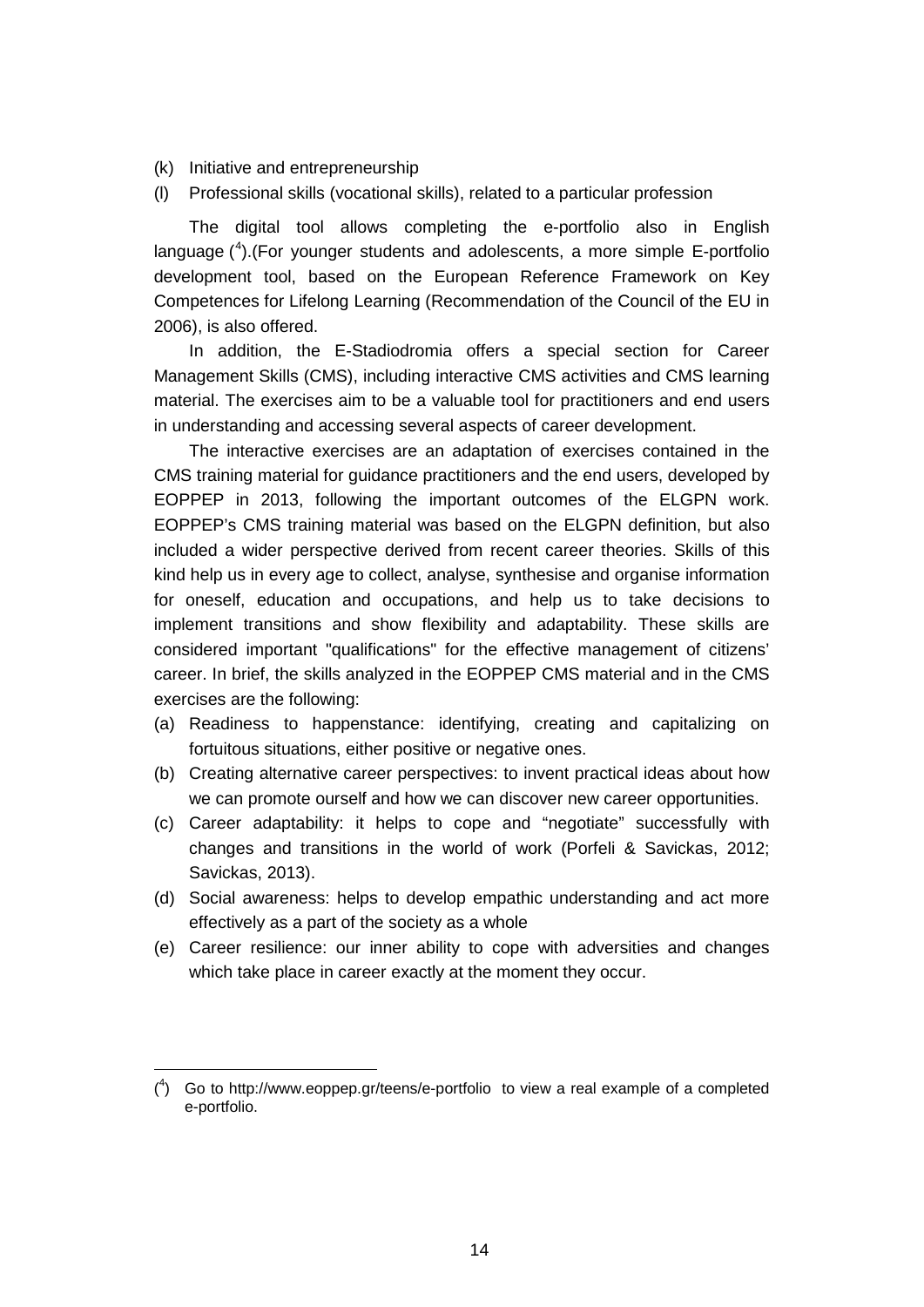- (f) Self-efficacy in career planning: our self-efficacy beliefs in performing the appropriate actions and activities needed to cope effectively with career issues (Sidiropoulou-Dimakakou, Mylonas, & Argyropoulou, 2012)
- (g) Positive orientation to the future: to know oneself better through various phases of our life and have positive images, thoughts and emotions about it in the future.

The specific exercises are self-directed answered exercises and give the opportunity to focus on oneself, to think and evaluate ones' strengths and weaknesses and how one can react to possible different situations. There is no right or wrong answers, the results are given written in simple and understandable language and help the end-users to understand how a given skill can be applied in everyday life. The results of the exercises are only indicative of the responses of users and do not mirror their personality. They can be used for further discussions with a Career Guidance Practitioner or for further introspection, reflection and help in making future decisions.

According to the procurement call for Voucher ages 29-64 where trainingcounselling- and certification of potential beneficiaries are the co-funded activities (aiming primarily to the long term unemployed though not explicitly to them), each training provider is obliged to conform to the criteria set by EOPPEP for the provision of counselling and guidance services. Not only reference to Emanagement tools is encouraged but in order for a provider to be able to participate in the program (and therefore receive funding) the recruitment of practitioners which comply with EOPPPEP's requirements for the particular group of practitioners (including practitioners specialized for people with disabilities) is a prerequisite. Each provider has to get permission by the relevant EOPPEP Department (and in worst case scenario in order to begin the training phase) at least a "receipt" that a dully filled form seeking EOPPEP's approval for the counselling and guidance practitioners has been submitted must be provided to OAED's evaluation committee.

Although the provisions of this particular call may be positive in terms of the quality of relevant staff, the expansion to other programs is not certain though there is a clear tendency to enhance the quality of services of such kind(see calls of Procurement of the Operational Programme "EPANEK" which all set out the need for quality counselling and guidance practicionners)  $(^5)$  $(^5)$  $(^5)$ . Also the fact that EOPPEP has no "Authority" to perform quality controls (at least to a sample of

 $\overline{a}$ 

<span id="page-14-0"></span><sup>(&</sup>lt;sup>5</sup>) [http://www.antagonistikotita.gr/epanek/proskliseis.asp.](http://www.antagonistikotita.gr/epanek/proskliseis.asp) The calls are newly published so it's new data (not existing at the time that the article was submitted to Cedefop)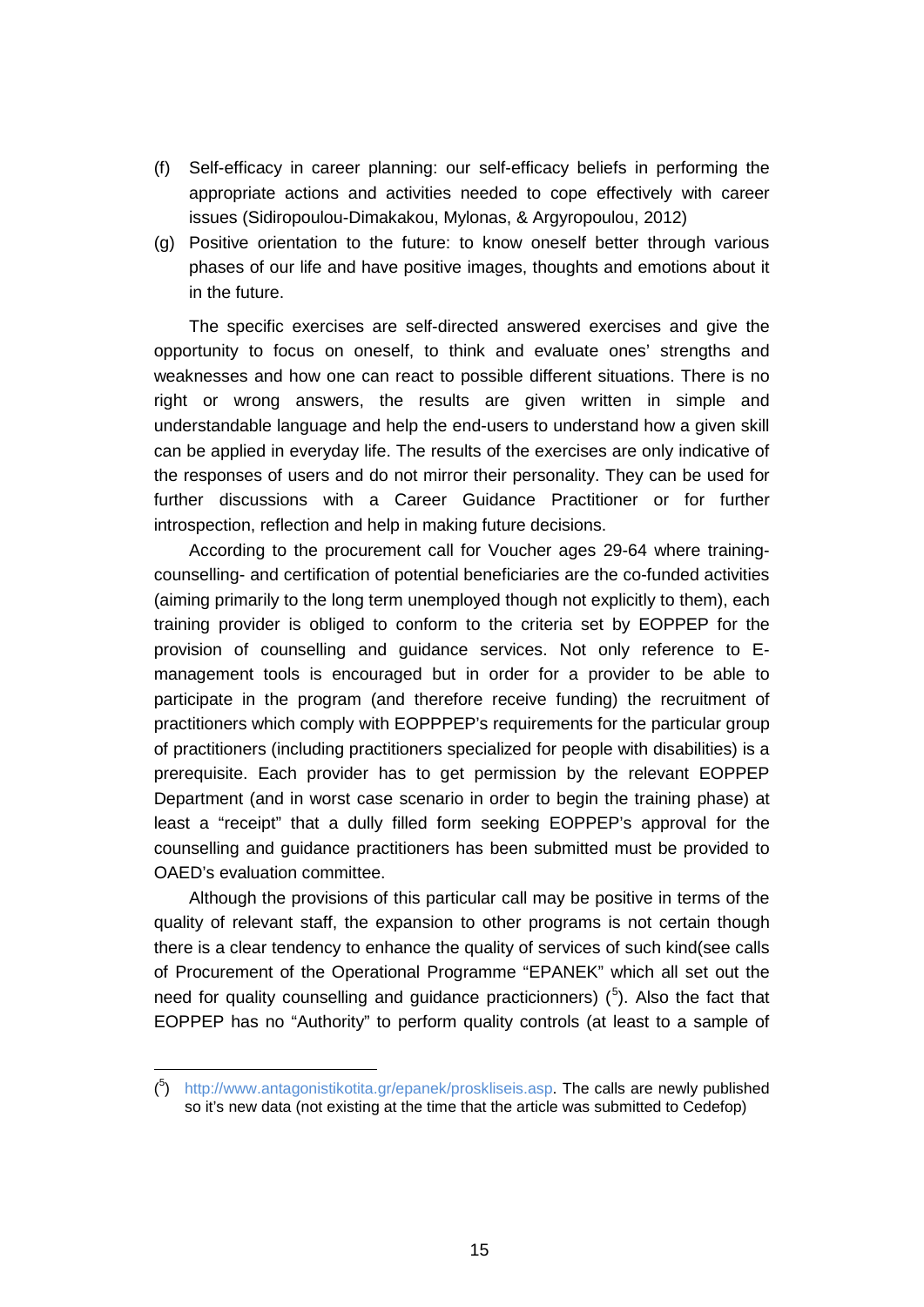providers) prohibits the actual quality evaluation of the counselling and guidance services that will actually be provided. Finally it's worth noting that there was no previous consultation about the prospective benefits of the number of individual sessions which are obligatory under the provisions set out in the call.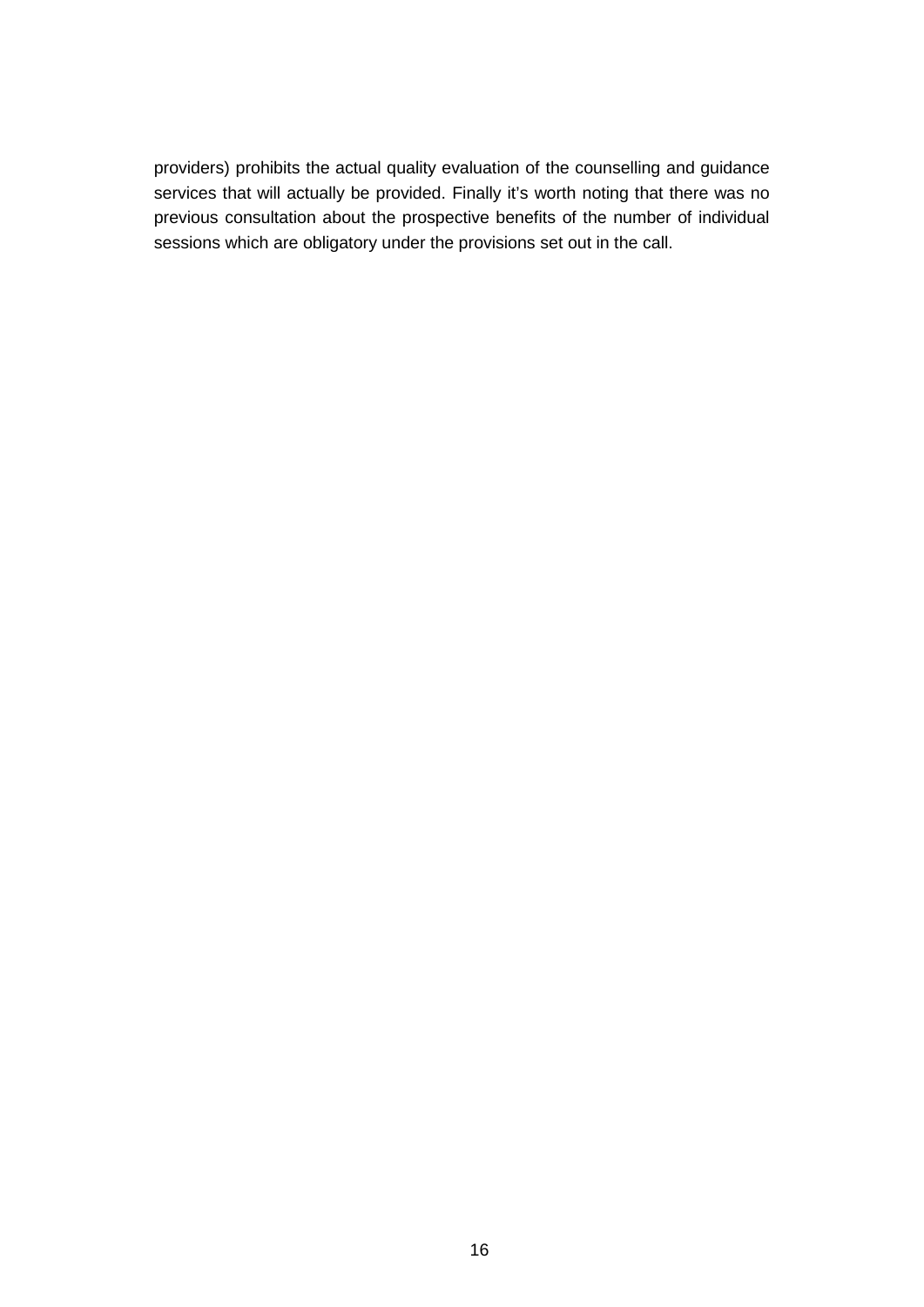## <span id="page-16-0"></span>Annexes

#### **Table A 1. NEET's distribution per region (%) ( [6](#page-16-1) )**

| <b>Regions</b>            | <b>Neet's percentages</b> |  |  |  |
|---------------------------|---------------------------|--|--|--|
| East Macedonia and Thrace | 17.1%                     |  |  |  |
| Central Macedonia         | 19.1%                     |  |  |  |
| West Macedonia            | 13.6%                     |  |  |  |
| Thessaly                  | 13.7%                     |  |  |  |
| Ipiros                    | 13.4%                     |  |  |  |
| Ionio                     | 20.9%                     |  |  |  |
| <b>West Greece</b>        | 18.3%                     |  |  |  |
| Mainland                  | 22.2%                     |  |  |  |
| Peloponnese               | 19.1%                     |  |  |  |
| North Aegean              | 15.8%                     |  |  |  |
| South Aegean              | 27.4%                     |  |  |  |
| Crete                     | 17.1%                     |  |  |  |
| Attica                    | 13%                       |  |  |  |
| Thessaloniki              | 14.6%                     |  |  |  |

**Table A 2. unemployed by duration of unemployment ( [7](#page-16-2) )**

| <b>DURATION</b>              | 2012    | 2013    | 2014    | 2015   | 2016    |
|------------------------------|---------|---------|---------|--------|---------|
| TOTAL(thousands)             | 1.130,9 | 1.195,1 | 1.330.3 | 1274,4 | 1.197,0 |
| Long-term<br>Unemployed      | 813,9   | 706,2   | 892,7   | 936,8  | 875,2   |
| % of long term<br>Unemployed | 72,0    | 59,1    | 73,6    | 73,1   | 72,0    |

<span id="page-16-1"></span> $\overline{a}$  $(^{6})$  EOPPEP (2016), "Counselling and Guidance for Supporting NEETs", p. 22 (not available in English)

<span id="page-16-2"></span> $(7)$  ELSTAT: "Greece in Figures 1Q 2017"